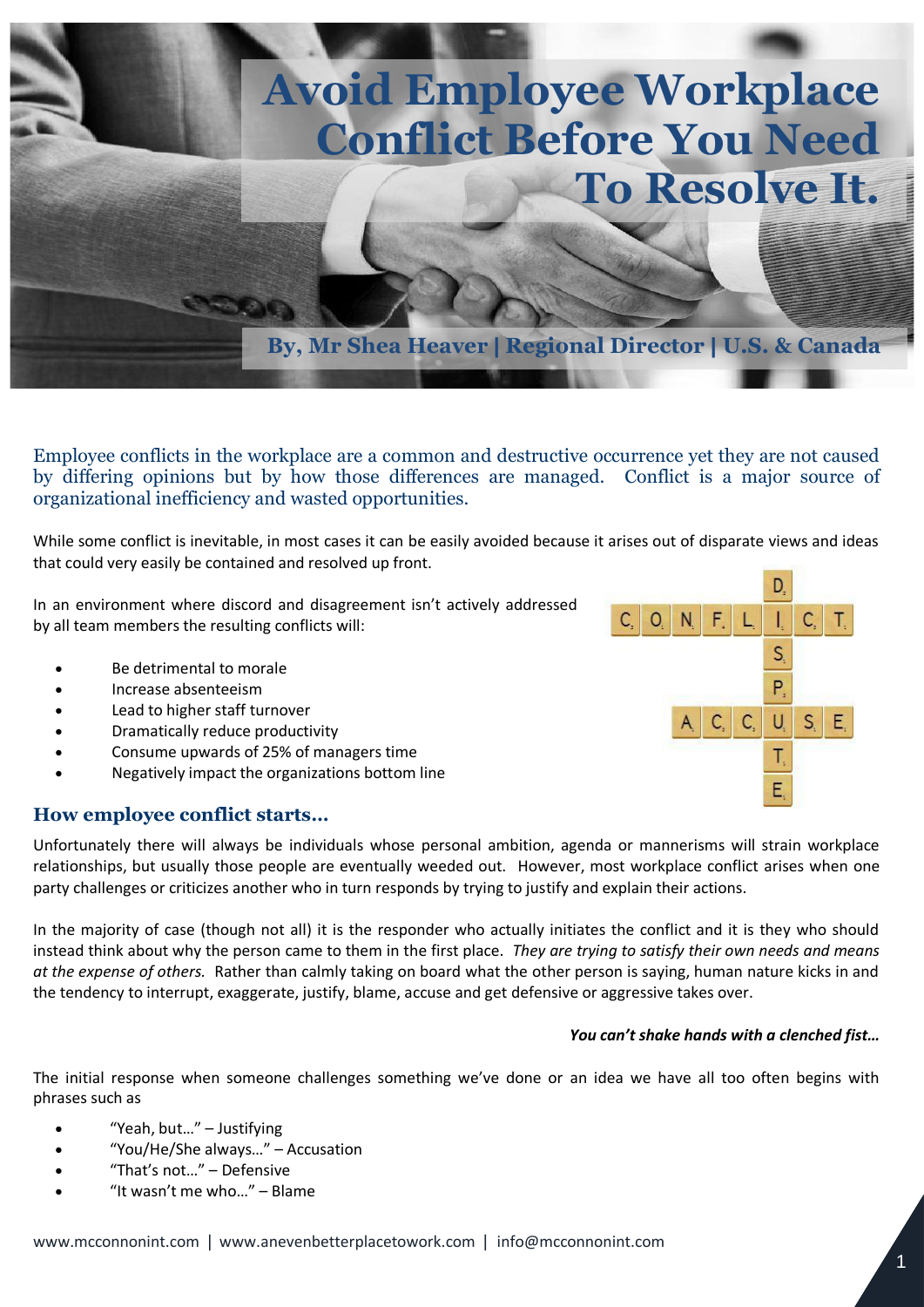This immediately breaks any rapport, understanding and empathy between the parties and the first steps on the path towards conflict have now been taken. At this time polarizing opinions have surfaced and both parties are likely going to find it difficult to arrive at a collaborative, win-win situation – even if both subconsciously want it.

From this point forward the conflict may escalate into a war of words between colleagues, a supervisor-subordinate grievance or worse. If possible try to diffuse the situation at this point – whether that means taking the high road (even temporarily) or just asking can it be taken back up at a later time.

A much better approach is to first establish, understand and tend to the request or need of the person initiating the conversation.

# **Conflict isn't the only outcome…**

It's naive and lazy to simple blame employee conflict on differences. Indeed, alternate viewpoints can become complimentary to each other and facilitate a common synergy between individuals and across teams.

In most cases it is simply a judgmental, disparaging and negative mindset coupled with some poorly chosen words that turn varying opinions into discord, dispute and conflict.

"Strength lies in differences, not in similarities" Stephen R. Covey

## **Connect with the initiator…**

To create a feeling of trust and get things off on the right foot, it is imperative to first understand why the person approached you and what their needs are. They may have a very legitimate reason but perhaps worded it in a manner that you weren't ready for. You need to detach the issue from the person who or manner in which it was brought it up.

Replay the question in your head quickly, take a deep breath and then ask for clarity on why it was asked. A very simple *"Why do you think…"* or *"How would you…"* immediately lets the other party know you are interested in getting to a win-win situation.

You are inviting the other person to explain their situation or needs and initiated the solution process….and that is a critical first step. You may still have differing opinions (a good thing) but at least you have set the tone that you are receptive to feedback and want to make things better for everyone.

## **Don't jump in with a solution…**

It is imperative not to immediately jump in with a solution when a conflict situation arises. Although you may think you have an immediate way forward, it usually stems from a unique point of view and may not match that of the requester.

By asking what ideas or suggestions the other person has you immediately shift their focus from the problem they came with to finding the solution together.

Instead of focusing on the past, asking the "'what…" question has enabled you both to now concentrate on the future.

This subtle swing has now turned conflict into an opportunity to move forward in a way that meets both sets of needs. We are now in a win-win frame of mind.

## **Tips for a conflict free workplace…**

- $\boxtimes$  Take a deep breath before responding  $\boxtimes$  Separate the issue from the individual
- $\boxtimes$  Connect with the other person before expressing your opinions  $\boxtimes$  Invite a solution before putting forth your own
- 

 $\boxtimes$  Validate their point of view and intentions  $\boxtimes$  Look for common ideas and build on it together

Tips